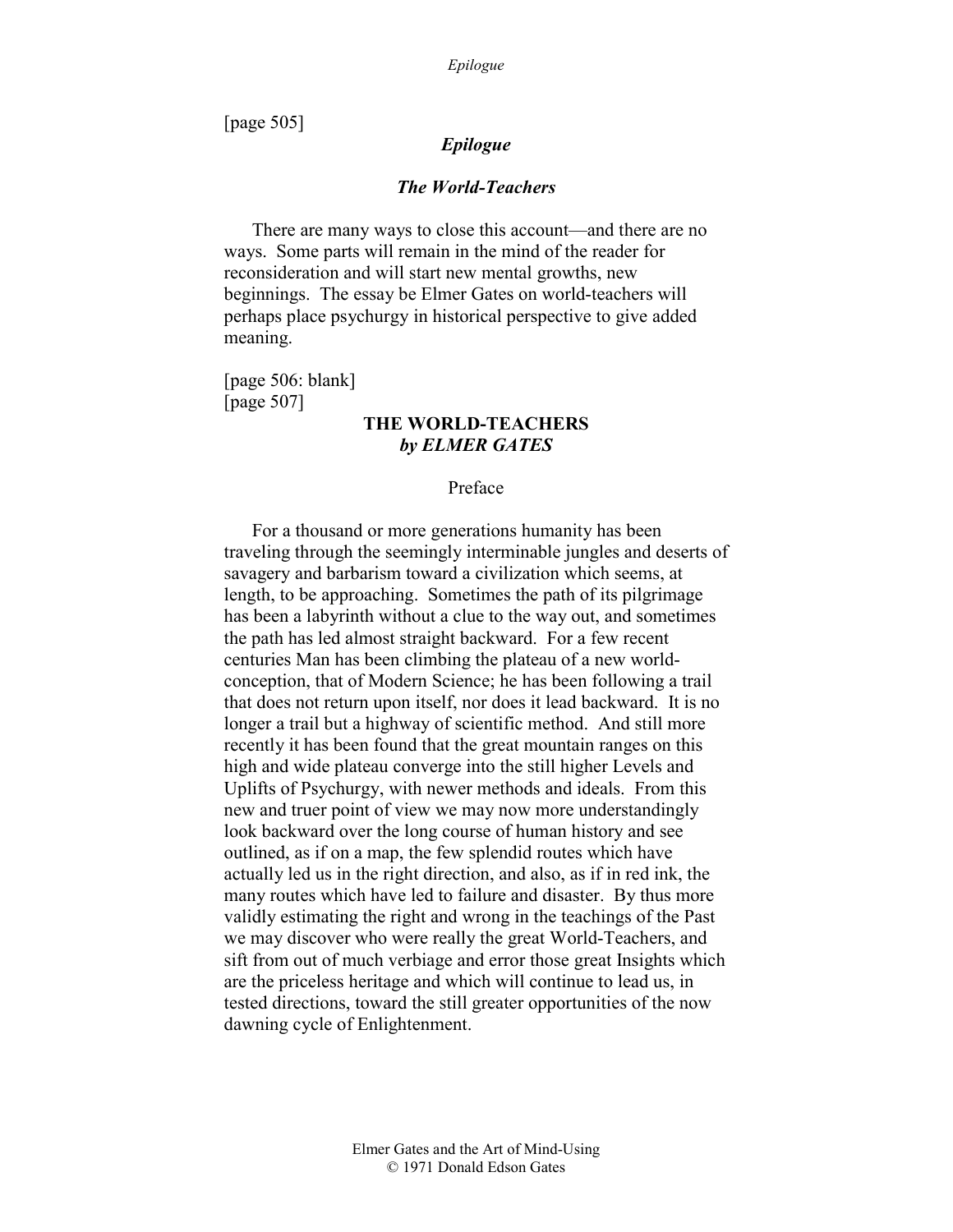[page 508]

# *Introduction*

Now and then, once or twice each thousand years, and a few times for each race, great World-Teachers make their appearance. By their initiative they shape the main course of human history. These World-Teachers are of two kinds: either they sum up the well-known teachings and tendencies of their time and merge them into an institutional movement, or they give utterance to Insights that are just dawning but not yet perceived by others, inaugurating an epoch, an era, or a cycle, as the case may be. At the time of these pioneers there are in that country or nation no others on the same Level or Uplift.

A Great Mind is a World-Teacher if its teachings inaugurate an epoch, an era, or a cycle, and if its teachings are beneficent. A World-Teacher is the beginning of a New Time, a Mediator through whom the Cosmically-immanent and transcendent CONSCIOUSNESS makes a further Revelation Of BEING; that is, of Self and the Cosmos. It has taken a long cycle of eras to effect a cognitive Revelation of the Self and The Cosmos to humanity, each successive Revelation through a World-Teacher having opened new and virgin mental territories for settlement and development. Hitherto the Conscious Process has spoken cognitively—all languages and all world conceptions are cognitive. It has entered into the minds of World-Teachers by successive Levels and Uplifts; it has organized by Deeds enacted by World-Teachers; it has been cognitively revealing humanity to itself, thereby preparing for a still greater Revelation other than cognitive. Concealed within the cognitively known Cosmos is another and greater REALITY the disclosure of which is the first glimpses that Psychurgy is giving us of a New Cycle.

These world Insights are the actual steps by which Consciousness per se has started all the world epochs and eras and cycles; they are the peep-holes in the mechanico-biotic Cosmos through which man has cognitively seen and understood himself as a Self in a Cosmos. It is by steps taken by the World-Teachers

### [page 509]

that Consciousness has been cognitively organizing the Biotic System of this earth.

The Insights of the World-Teachers should be understood from the standpoint of the Great Minds who first achieved them—*as they first understood them*, and not as they, or their commentators, afterwards distorted them by clumsy attempts to "reconcile" them with, or interpret them by, the beliefs and conventions of that time. All the great cognitive Insights that have come through the World-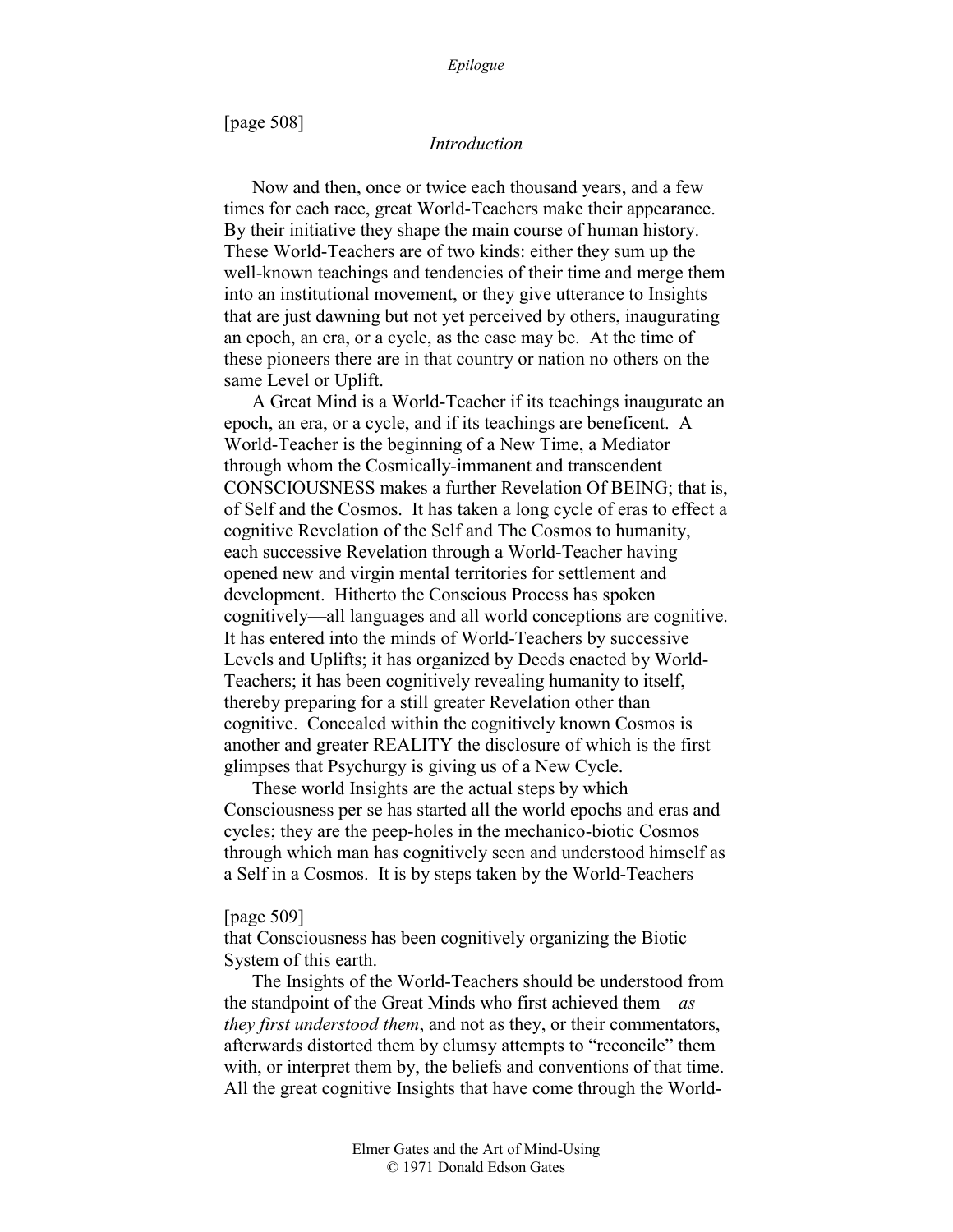Teachers of the past should be well known and felt by each psychurgic Pupil. The Realities to which they relate are gateways across the path of progress that remain closed to those who do not grasp the conceptions which underlie them. Each Pupil should unlock all these gateways, so that on the highway of evolution he may be in the front rank—with the pioneer—ready to blaze new trails.

A Great Mind is a mode of mentation by which the Cosmic Process has achieved a new beginning on earth, and the Great Insights and Uplifts of Great Minds are the best functional response that humanity makes to its trends and tendencies. Great Minds are the living springs that give birth to the rills that water the wide averages of humanity. Great Minds are the peaks of the mountain ranges that are the continental backbone of the world; they are the climaxes in the great drama of human history—their sayings are the main lines of its text. To appreciate that the Great Minds are World-Teachers and that they but give expression to Consciousness working in and through them, is to give to these minds a deeply religious meaning. Each World-Teacher is a flash of illumination from The Highest, each a world-guiding Insight.

"Take care," says Victor Hugo, "you who are tracing those circles round the poet, you put him beyond man. That the poet should be beyond humanity in one way—by the wings, by the immense flight, by the sudden possible disappearance into the fathomless—is well; it must be so, but on condition of his reappearance. He may depart, but he must return. Let him have wings for the infinite, provided he has feet for the earth, and

### [page 510]

that, after having been seen flying, he is seen walking.... Let the star which is in that eye weep a tear, and that tear be a human tear. Show me thy foot, Genius, and let me see if, like myself, thou hast earthly dust on thy heel. . . . Genius is he who consecrates himself! Even when overcome he remains serene, and his misery is happiness. No, it is not a bad thing for a poet to meet face to face with duty. *Duty has a stern resemblance to the ideal*. The *act* of doing one's duty is worth all the trial it costs. . . . Truth, honesty, teaching the crowds, human liberty, manly virtue, conscience, are not things to disdain. To level the tyrant and the slave, what a magnificent effort! Now, the whole of one side of actual society is tyrant, and all the other side is slave. To straighten this out will be a wonderful thing to accomplish; yet it will be done. All thinkers must work with that end in view. They will gain greatness in that work. To be the SERVANTS of God in the march of progress and the APOSTLE Of God with the people—such is the law which regulates the growth of genius."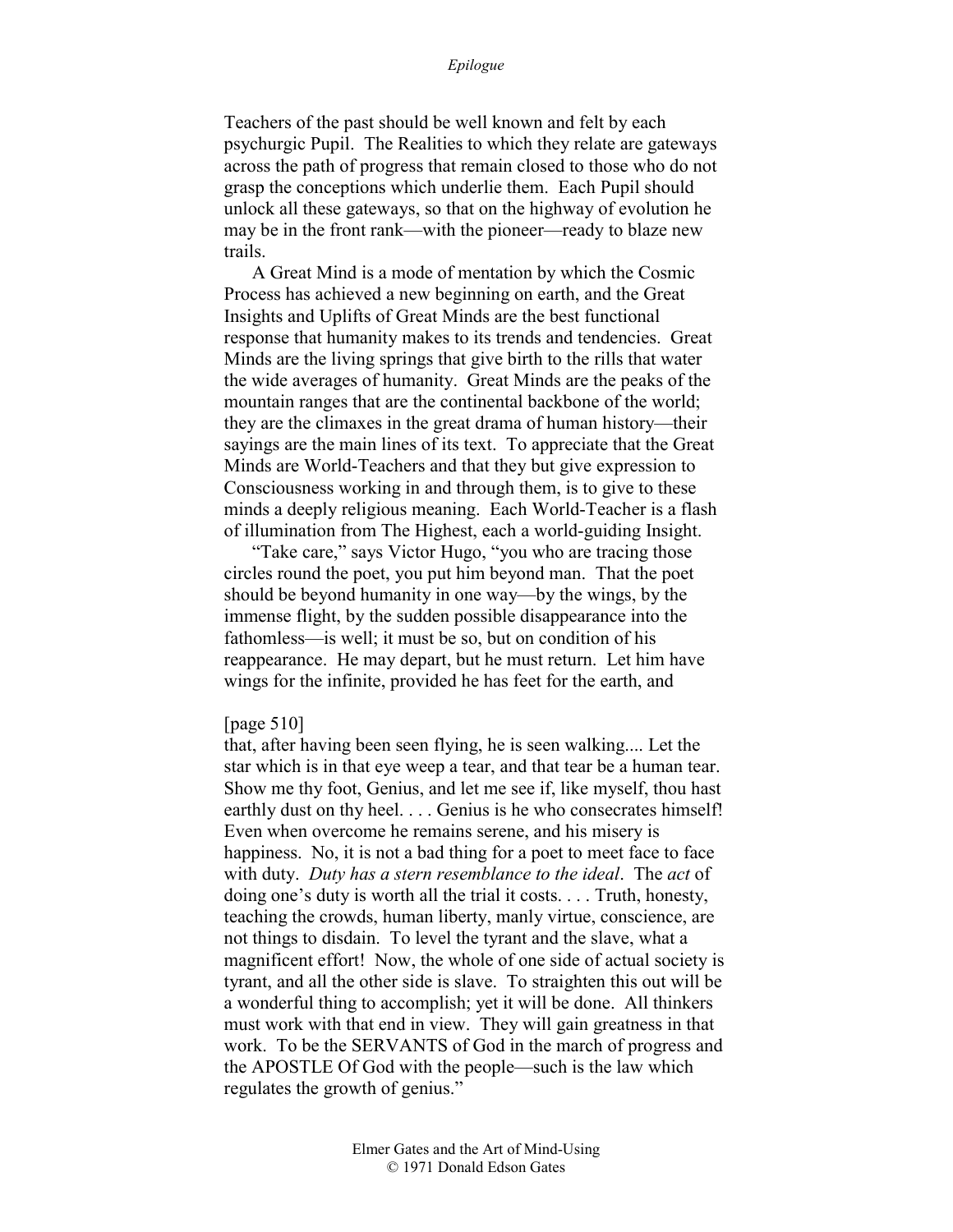Four great lines of World-Teachers have shaped the course of human progress. There has been the philosophico-religious (sophic) line, with its Insights and Uplifts, founding philosophies and religions; the scientific line, with its discoveries and inventions, its Teachers on the Heights inaugurating sciences and arts; the esthesic line, with its apostles of true feeling establishing the Fine Arts; and the social line, with its men of affairs, founding institutions.

In the sophic line the first of the great World-Teachers who were servants of The [Cosmic] Process in the march of progress, and apostles of The Purpose [the nature of Consciousness] with the people, were Confucius (Kung Fu-tse) and Socrates.

### *Confucius and Socrates*

KUNG FU-TSE ("The Teacher Kung") was born 551 B.C. of poor parents. He spent the greater part of his long life journeying from one end of China to the other, endeavoring to reform the wrongs of his time. He constantly gave instruction to disciples.

# [page 511]

He was a teacher by taste and training, incomparably the greatest of his time—the first great World-Teacher of which we have any *authentic* record, the first teacher who was not led by mere "authority" and tradition. He never ceased even for a day in prosecuting his studies. He taught mainly the principles of natural morals and equitable politics. He was naïf, honest, and afraid of speculation and tradition. His morals were not founded on books and beliefs, his politics was not founded on the rights of kings. His neighbors instinctively brought their disagreements before him for settlement. He laid the foundation of the ethics of the Chinese and of their system of Government—but, quite naturally, his teachings have been much distorted by the lower-level minds through whom they have been interpreted and applied. His devotion to his mother set a beneficent example of filial duty that left its indelible mark on China and the whole Orient—a hundred million mothers, each generation since, have been happier because of the example of his loving service. Out of this wholly naturistic teaching, through interpretations which Confucius did not sanction, and through a belief in a natural kind of unsuitability which he did not sanction, arose the ancestor worship of the Chinese.

Although his teachings did not call for it, innumerable temples to Confucius covered China and he was worshipped. His nine books were the sacred books of the Chinese. He inculcates the *entire submission* of children to parents; and as *his followers have*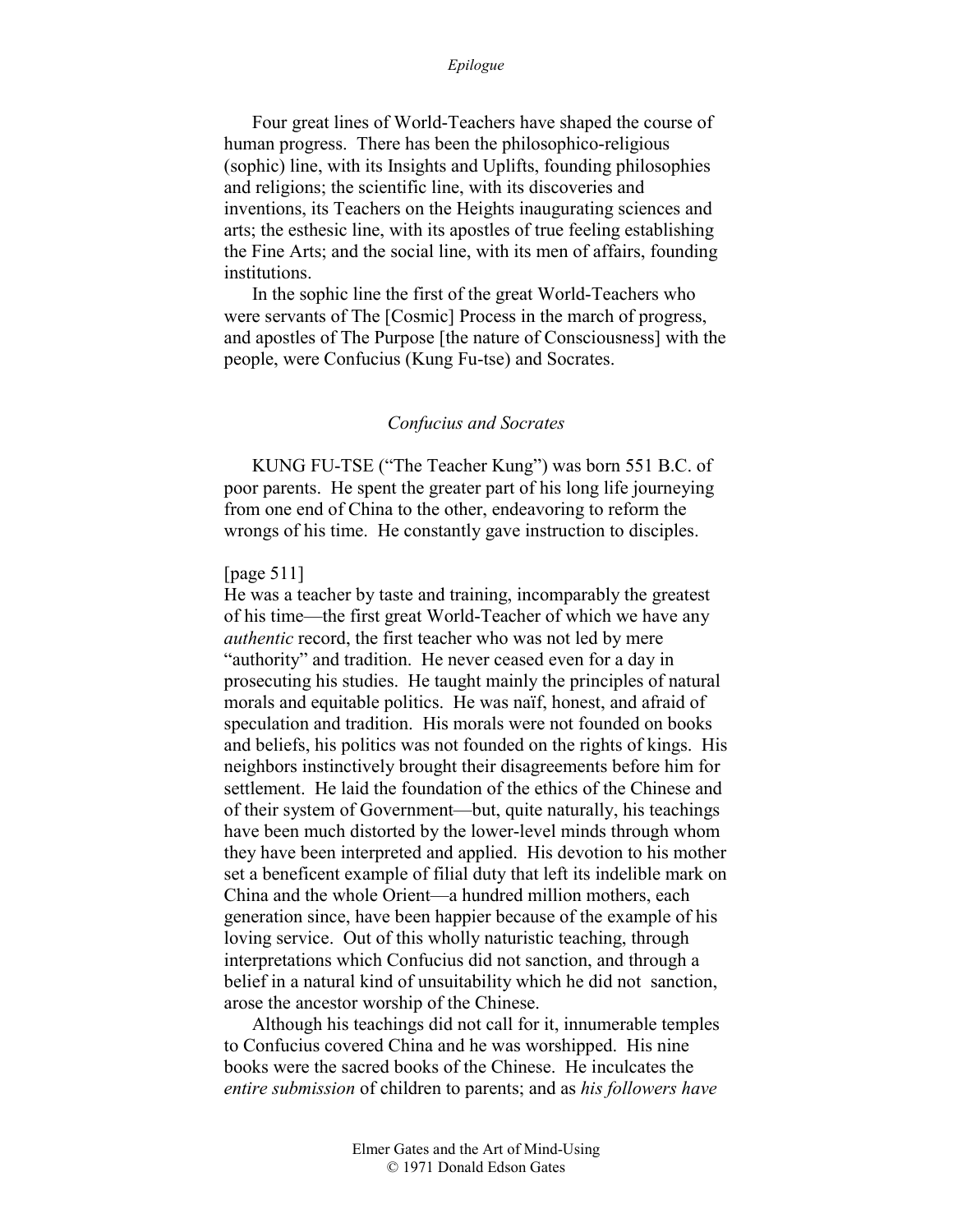*interpreted this teaching*, a ruler stands in relation of father to his subjects, and hence, emperors revere Confucius. His mind gave birth to the Golden Rule "of doing by others as would ourselves be done by." He believed that the human body is composed of two principles, one of which disintegrates at death, and the other, the *spiritual part of the good man*, continues and may revisit the earth. He did not believe in a Deity with a personal form; he taught that out of nothing cannot possibly be produced anything; that matter must have existed from all eternity and the cause of things must have *coexisted* eternally with the things themselves; and *therefore* (not because some bible said it), the

# [page 512]

CAUSE is eternal, infinite, indestructible, without limits, omnipotent, omnipresent. Was he a heathen in our derogatory sense of that term?

The Chinese Classics in which the Confucius system of thought is found comprise the WU CHING (the Five Classics) and the SHIH SHU (the Four Books); very much thereof never emanated from Confucius, but from lower minds who were unable to understand the contradictions of their comments to the real conceptions of the *teacher* Kung. Do you not like the name teacher better than some of those names which were given to themselves by certain others who organized religions and movements?

Away back in the night-time of tradition and myth this teacher advised his countrymen to follow a path which would have led to the methods and ideals of science! For instance:

*He said*, "It is impossible for us to observe the practical rules of life if there be wanting these three virtues: 1st, WISDOM, whereby we discern good from evil; 2nd, UNIVERSAL LOVE, which leads us to love all men and women who are virtuous; 3rd, DETERMINATION, which makes us constantly persevere in our adherence to the good and in our aversion to the evil." (He did not attempt to say just what constitutes good and evil, but pointed out that it is by wisdom, love, and perseverance that we discern the difference, and it is by discerning good from evil that man is to progress and succeed. He did not say we should love anybody but only those who practice the virtues, not hypocritically, but because they are virtuous. Our duty is *constantly to persevere* in our adherence to the good and our aversion to evil: that is his religion, a non-mythical religion.)

*He said*, "Lest some fearful persons, not well versed in morality, should imagine that it is impossible for them to acquire these three virtues, they should know that *there is no person incapable of acquiring them*; that in these matters the impotent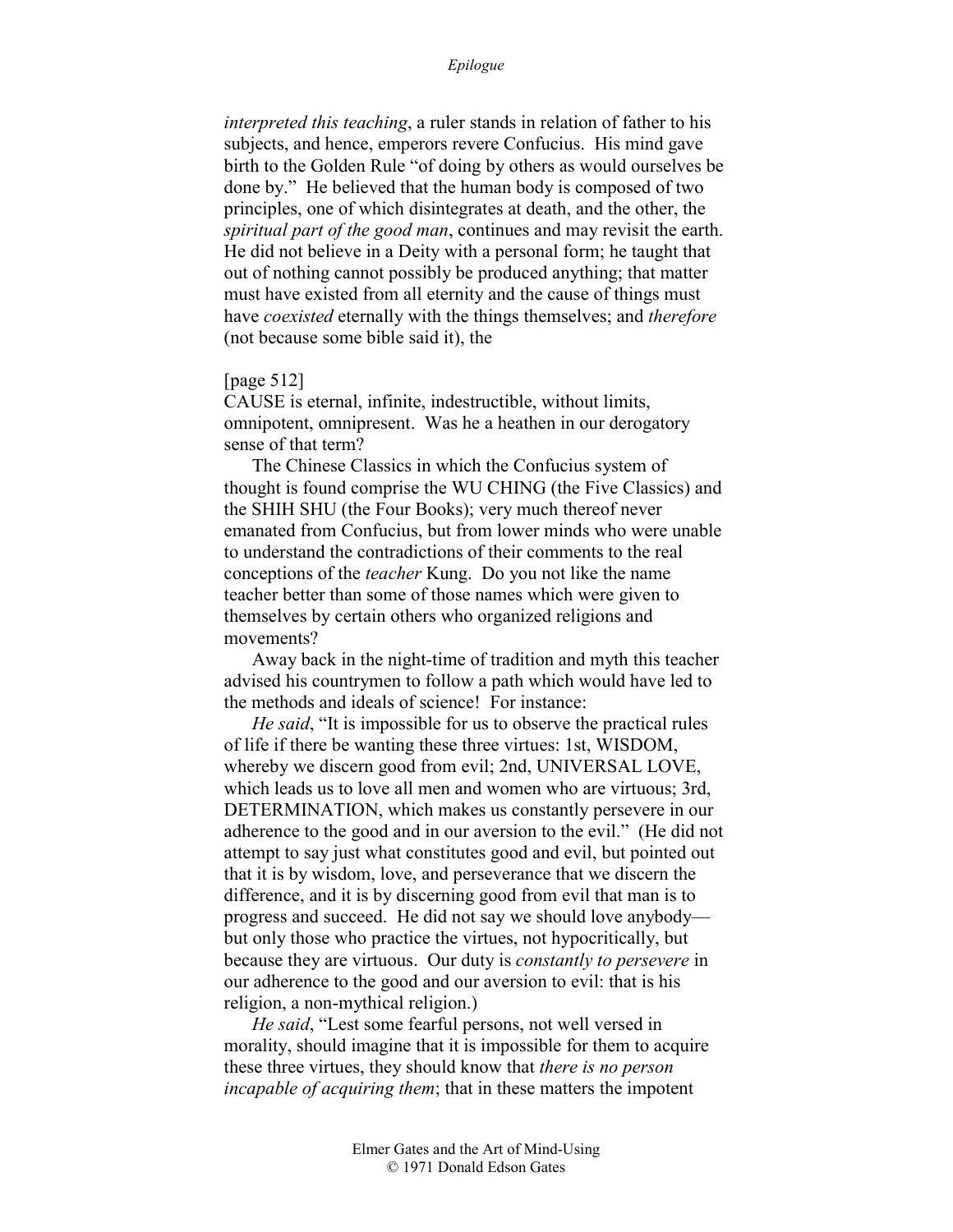man is *voluntarily* impotent. However dull and inexperienced a man may be, if he desire to learn and grow not a-weary in the study of virtue, he is not very far from wisdom."

### [page 513]

*He said*, "He who in his studies wholly applies himself to labor and exercise and neglects meditation thereon, loses time, and he who applies himself to meditation and neglects experimental exercise, does only wander and lose himself; the first can never know anything exactly, his knowledge will always be intermixed with doubts and obscurities; and the last will only pursue shadows, his knowledge will never be certain and solid. Labor, but slight not meditation; meditate, but slight not labor."

*He said*, "The great secret to acquire true knowledge is to *cultivate and polish* the reason and to get a knowledge of things rather than words, by *unceasing perseverance*." (He could not tell and did not try to tell what constitutes true knowledge nor how to cultivate and polish the reason nor how to get a knowledge of things [realities]— but he knew this to be the highest human need and that the road to it is *unceasing reasoning, love, and perseverance*. It is difficult to write unemotionally about these teachings, so long ago, so true, pointing out the way, leaving it to others to find how to travel that path. He was without pretense in this teaching. I say again, that if his teachings had not been interpreted on a lower plane and level by his successors, China would have been the center of the world's civilization while Europe was still barbarian. We may from the Level of Confucius glance over that period and see no other equal Height except Socrates.)

What had this World-Teacher to say about the *sanction* for right-doing, whether it lie within the mind or outside? in authorities or nature?

*He said*, "If a man, although full of self-love, endeavor to perform good actions, behold him already very near that universal love which urges him to do good to all." (He must not do good from fear of punishment or for a promised reward but because of "that universal love which urges him to do good to all." He recognized the non-individualistic, but human and natural, character of this urging.)

*He said*, "If a man feel a secret shame when he hears impure and unchaste discourse, if he cannot forbear blushing thereat,

### [page 514]

he is not far from that resolve of spirit which makes him constantly seek after good and have an aversion to evil."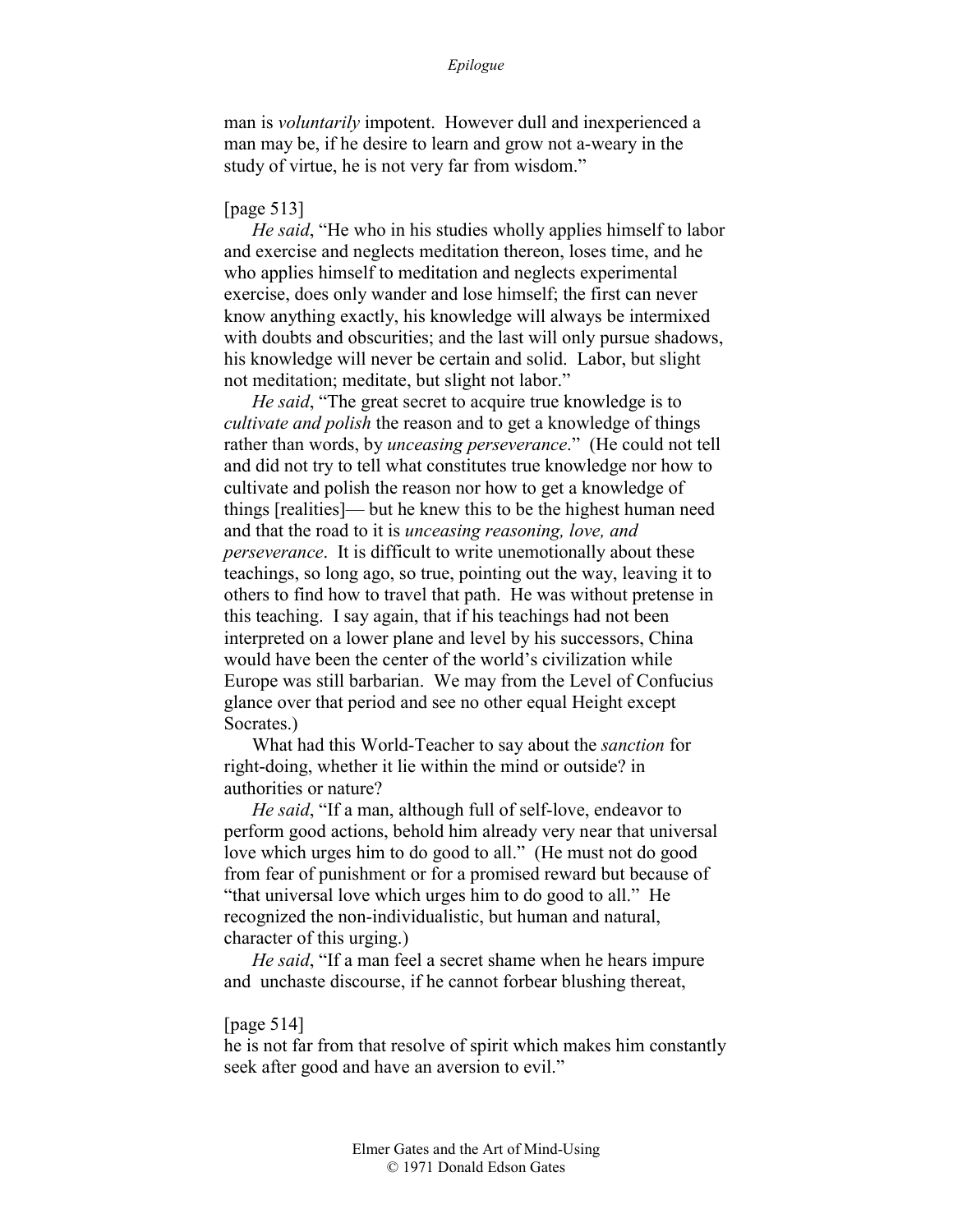*He said*, "Riches and honors are good, the desire to possess them is natural to all men; but if these agree not with virtue, the wise man ought to condemn and generously renounce them. On the contrary, poverty and ignominy are evils; man naturally avoids them. If these evils attack the wise man, it is right that he should rid himself of them, but not by crime." (Do you feel the greatness of this? Certain later religions have unwisely called poverty a blessing. Confucius says that a man naturally avoids poverty and ignominy—the standard is not a bible or creed or tradition, but nature. He was the first great Naturalistic Teacher, Whitman the last.)

*He said*, "Labor to purify thy thoughts; if thy thoughts are not ill, neither will thy actions be so." (This is fundamental and great; this was long before later imitators.)

What had he to say regarding our duty toward another life? He taught that the spiritual part of good men could return to earth. This is about the only instance of "belief" entering into his teachings.

*He said*, "Wouldst thou learn to die well? learn first to live well.

His rules for social life are these:

*He said*, "Do not unto others what you would not have them do unto you."

*He said*, "Acknowledge thy benefits by the return of other benefits, but never revenge injuries."

SOCRATES (470 B.C.) was born while Confucius was still alive, but there is no evidence that the great Greek had learned from the great Mongol. Greek philosophy was the child of Socrates, and this child was ably tutored by Plato and Aristotle.

We might begin with an account of the earlier Greek thinkers, especially of that school whose teachings were summed up by EMPEDOCLES (5th century B.C.) who held that the knowledge

### [page 515]

which a man has of the world outside himself is possible because he is composed of the same elements as are found in things, and as these elements are conscious, each one in man recognizes that element in things. The Greeks did not think of nature as something alien from man or lower than man; even the gods were human. This was the first glimpse of a theory of knowledge (epistemology), although it had no such purpose in view.

But Greek philosophy, in the true sense, was inaugurated by Socrates; he offered us the first theory of knowledge that attempted to be such a theory—the first that contained a method of knowledge.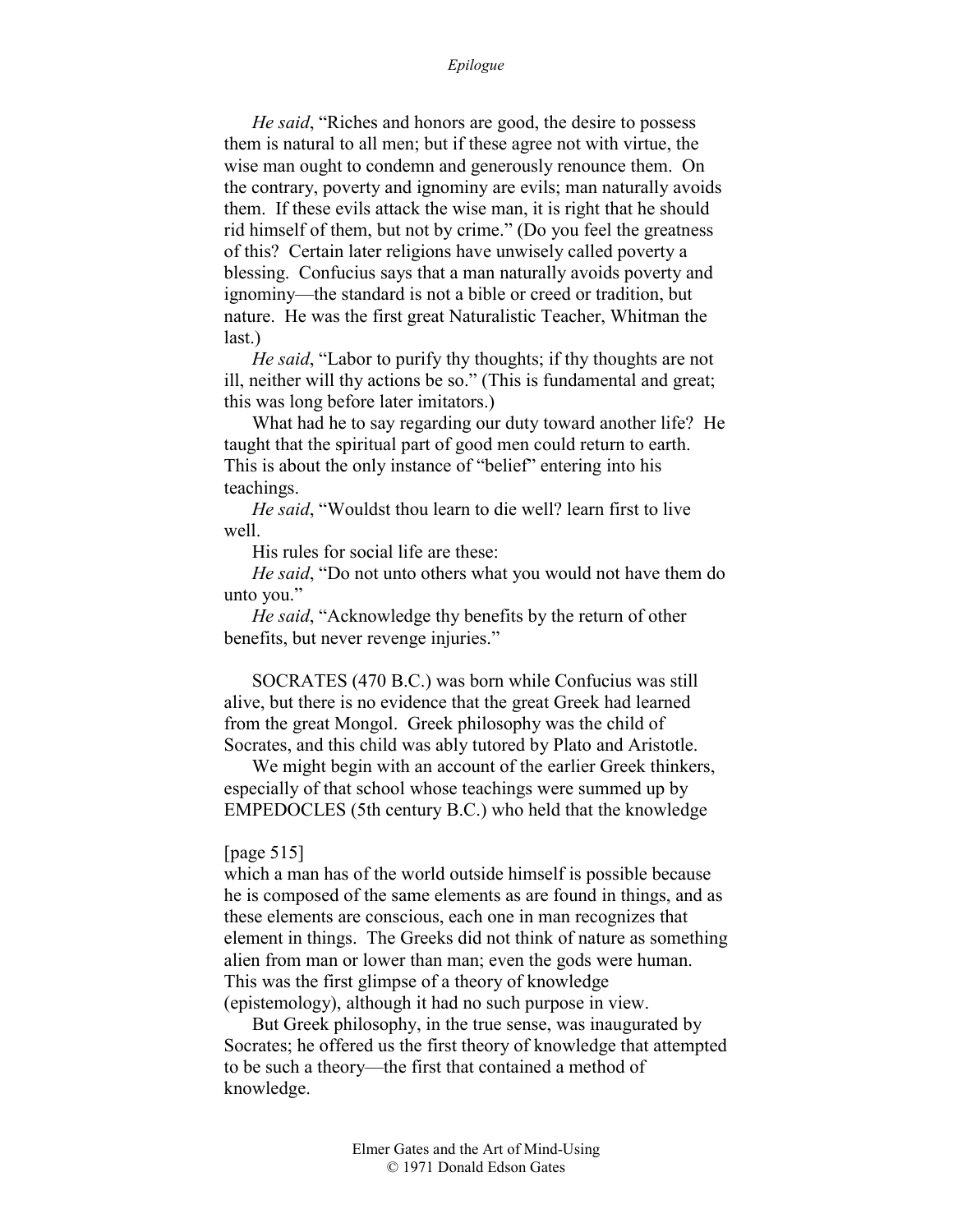Socrates was the greatest teacher of philosophy that has ever lived and he had the greatest pupils with which a teacher was ever blessed. His mode of teaching has been immortalized as the Socratic Method. Like all greatest teachers, he taught mostly by talking and by personal influence and example. He loved his pupils: in the first campaign of the Peloponnesian War he saved the life of his pupil Alcibiades; in the second campaign, at Delium, he saved the life of his pupil Xenophon. But these were not the only great persons who were his pupils. When Plato (429 B.C.) was twenty years old he was enthusiastically studying under Socrates; and Plato, more than any other philosopher or person, laid the foundation of the moral and intellectual culture of the past two thousand years. Aristotle (384 B.C.) when eighteen became a pupil of Plato. Aristotle's genius not only embraced all the sciences of his times but it discovered new sciences, such as logic. He wrote on physics, metaphysics, rhetoric, ethics, politics, and natural history. His philosophy was uppermost in Europe for nearly 2000 years. His was one of the very greatest intellects that has ever appeared, second only to that of Newton.

Socrates was brave, high-minded, and true to the principles which he taught. As Senator, he successfully refused to obey the order of the Thirty Tyrants. The distinction he attained among his countrymen is well indicated by his being president of the Prytaneum, or senatehouse at Athens, where the council of the

### [page 516]

committee of fifty assembled and where those who had rendered signal public service were maintained at public expense. This was the highest honor in Athens. While president of the Prytanes, his sense of justice led him to oppose their wishes and also to run counter to a popular clamor. He was the first one to contemplate the universe from an exclusively moral and ethical point of view. He exceeded all others in the investigation of philosophical truths. With reference to the mythical theology of Greece he was an outspoken infidel—the Voltaire, Volney, Paine, and Ingersoll of his time. He doubted Hades and the Gods. He was therefore brought to trial for corrupting the beliefs of the youths of Athens. When condemned, this moral giant of antiquity voluntarily carried out the decree of the State by drinking the fatal hemlock. This is the draught which, in some form or other, the Old ever gives to the New—if the New too much accentuates its newness. This is part of what he said in his defense—a defense which had for its purpose not the saving of his own life but the recognition of truth and right. He bravely instructed the judges that it was their duty to carry out the decree of the laws they had sworn to support, but while telling them this, he also told them quite freely a few other things: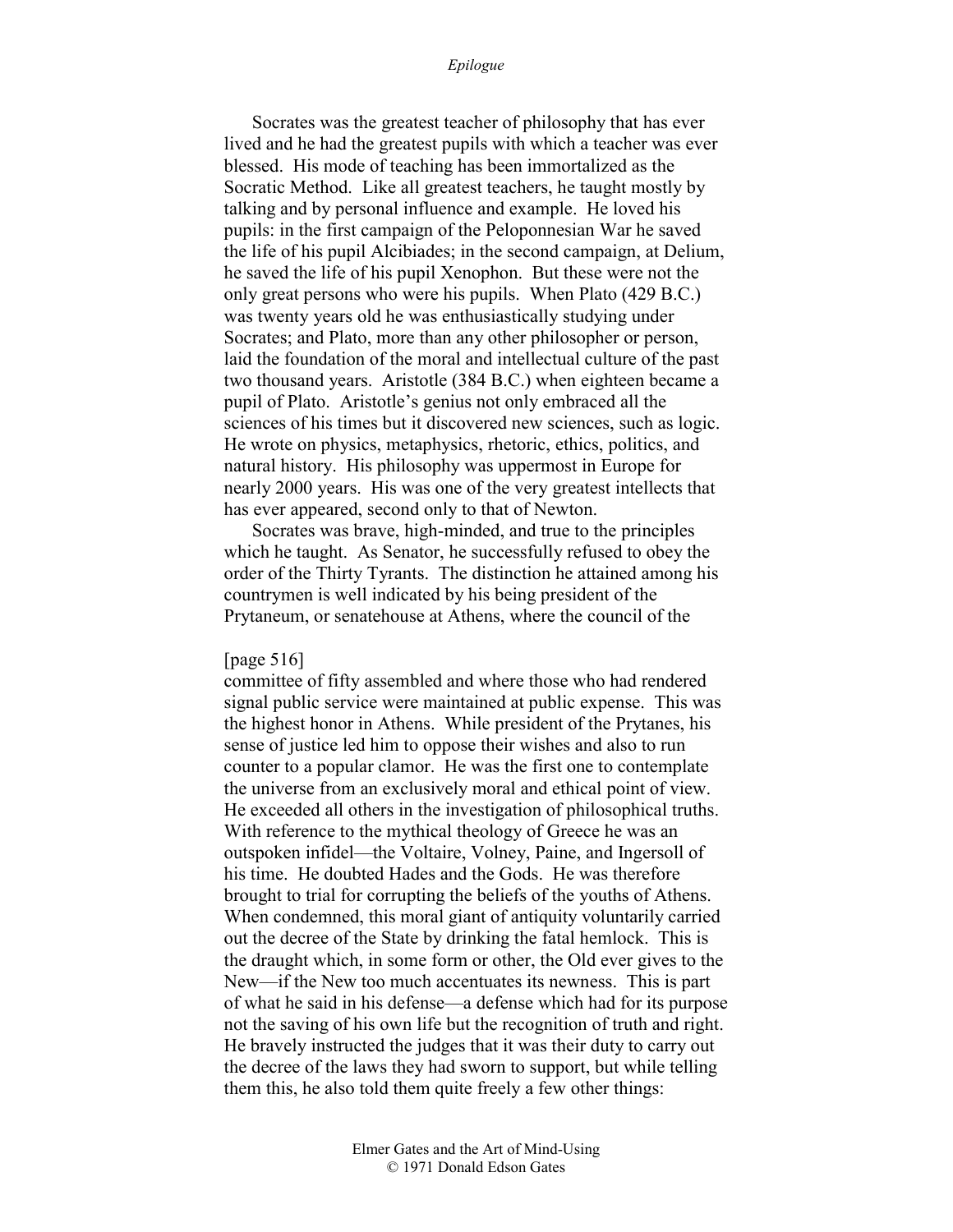"No man knows what death is, yet men fear it as if they knew well that it was the greatest of all evils; which is just a case of that worst of all ignorance, the conceit of pretending to know what you do not really know. For my part, this is the exact point on which I differ from most other men—if there be any one thing in which I am wiser than they. As I know nothing about Hades [he was accused of doubting it] so I do not pretend to any knowledge; but I do know well that disobedience to a person better than myself, either God or man, is both an evil and a shame. Nor will I embrace an evil which is certain in order to escape an evil which may, for aught I know, be a good. Perhaps you may feel indignant at the resolute tone of my defense; you may have expected that I should do as most others do in less dangerous trials than mine: that I should weep, beg, and entreat

## [page 517]

for my life, and bring forward my children and relatives to do the same. I have relatives, like other men, and three children; but not one of them shall appear before you for any such purpose. Not from any insolent disposition on my part, not any wish to put a slight upon you, but because I hold such conduct to be degrading to the reputation which I enjoy; for I have a reputation for superiority among you, deserved or undeserved as it may be. It is a disgrace to Athens when her esteemed men lower themselves, as they do but too often, by such mean and cowardly supplications; and you, judges, instead of being prompted thereby to spare them, ought rather to condemn them the more for so dishonoring the city. Apart from my reputation, I should be a guilty man if I sought to bias you by supplications. My duty is to instruct and persuade you, if I can; but you have sworn to follow your convictions in judging according to the laws, not to make the laws bend to your partiality and it is your duty so to do."

The first step in the scientific and systematic use of reason was discovered by Socrates. If you wish to reason about any subject of experience whatever, you must clearly define every subject, so you know just in what way and to what extent it differs from other subjects, so every word may mean precisely some one definite thing or group of things; that is, the concept must be clearly defined. *This is the first step* in modem science. The aim of science and philosophy is, admittedly, the establishment of a system of concepts (universals, laws, groups, taxonomies) of clearly defined notions about things and their relations. Socrates did not invent the concept, but was the first to discover its meaning as the method of the explanation of things, first to call attention to the concept as the *great instrument of science*, thereby inaugurating *scientific method*, and also a new cycle in philosophy;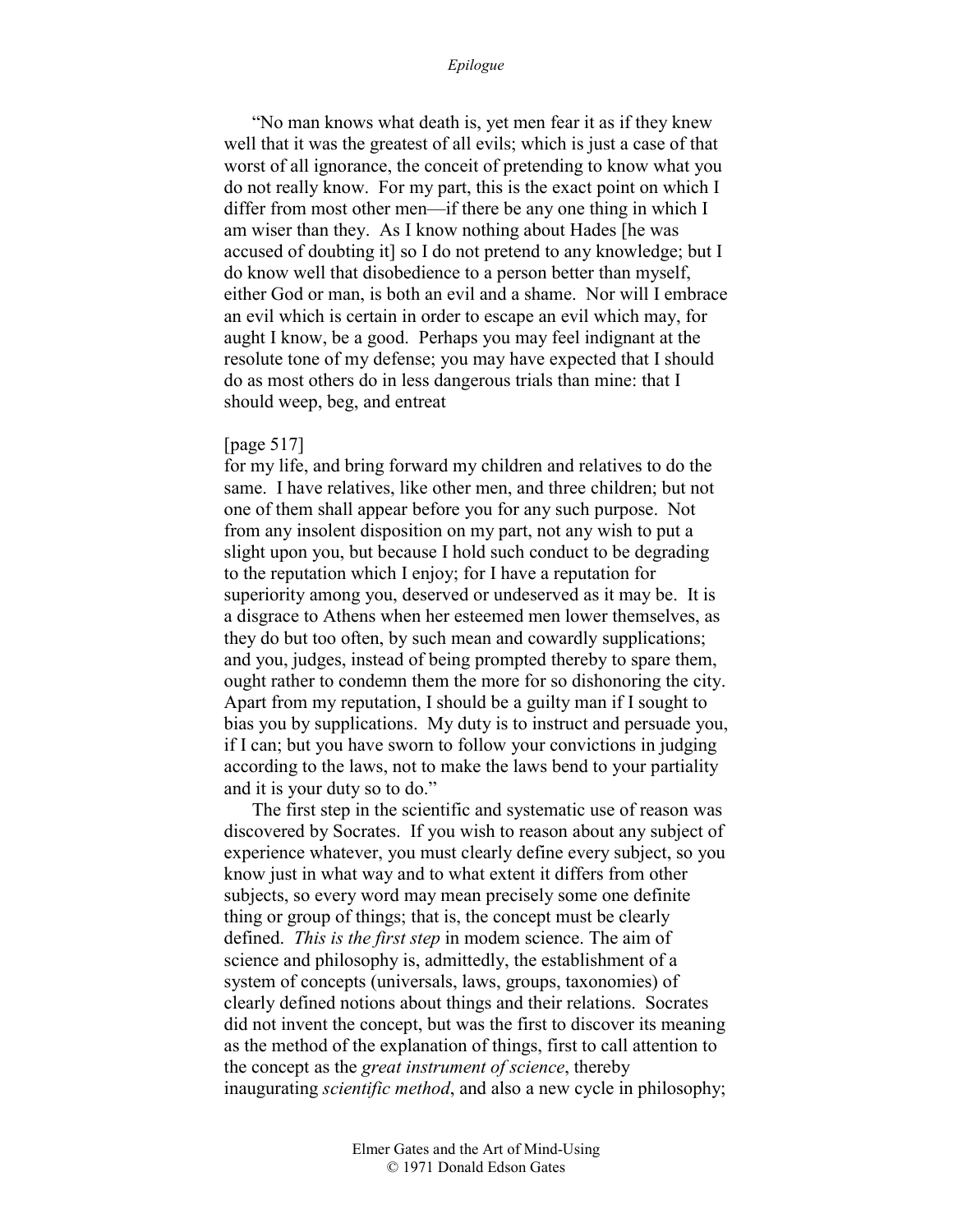and as developed by Plato and Aristotle, this insight has determined the general course which human thought was to take. He determined, says Windelband in his *Geschichte der Philosophie*, for all the future the essential nature of science. (Of

### [page 518]

course, this applies only to cognitive science). The philosophy of Socrates had in it the spirit as well as the method of modem science: it no longer relied on the authority of books and priests, it discarded mysticisms and alleged revelations from sources other than the human mind, it accepted only *naturally determinable* facts as its guide—or, at least, it was its definite purpose—it broke away from the Old and took up with the New.

These insights of Kung and Socrates control the highest thought and action throughout the world today; Confucius, Socrates, Plato, and also but not exclusively Aristotle, are the masters of those who know. Induction itself is but the scientific form of the concept. The process of defining a concept is, *par excellence*, the method of experimental research. The mutual relations of concepts and groups of concepts constitute the outlines of systematic science. In the Socratic conception of the concept was the beginning of scientific philosophy.

Whether the original insights of Kung and Socrates were limited and directed away from the greater issues by Plato and Aristotle is a question I will not now discuss. In assuming the objectivity of concepts and in treating them as the ground or reality of things Socrates might have been almost ready to discover their real meaning, as disclosed by psychurgy; namely, that they are the Thought-out Truths under Alethity—an insight that could not come, however, until the advent of cognosis. But his attitude toward concepts might have been a shorter path to this goal than the more speculative theories of Plato and Aristotle. Socrates is known almost solely through the interpretation of his teachings by these two great pupils. It is deeply regrettable that he did not write his own account and then teach it to a few pupils (as the psychurgic World Work is being planned).

PLATO taught that there is a systematically related group of ideas (concepts) that have their existence independently of the mind. He defined ideas as universals (generals). These ideas are immutable, while the things that more or less perfectly exemplify these ideas are mutable. Plato's method of knowledge

#### [page 519]

consisted in the contemplation of these ideas as they are seen by the soul before it was imprisoned in a body; and that by purification, the soul may still enjoy the vision and thus get a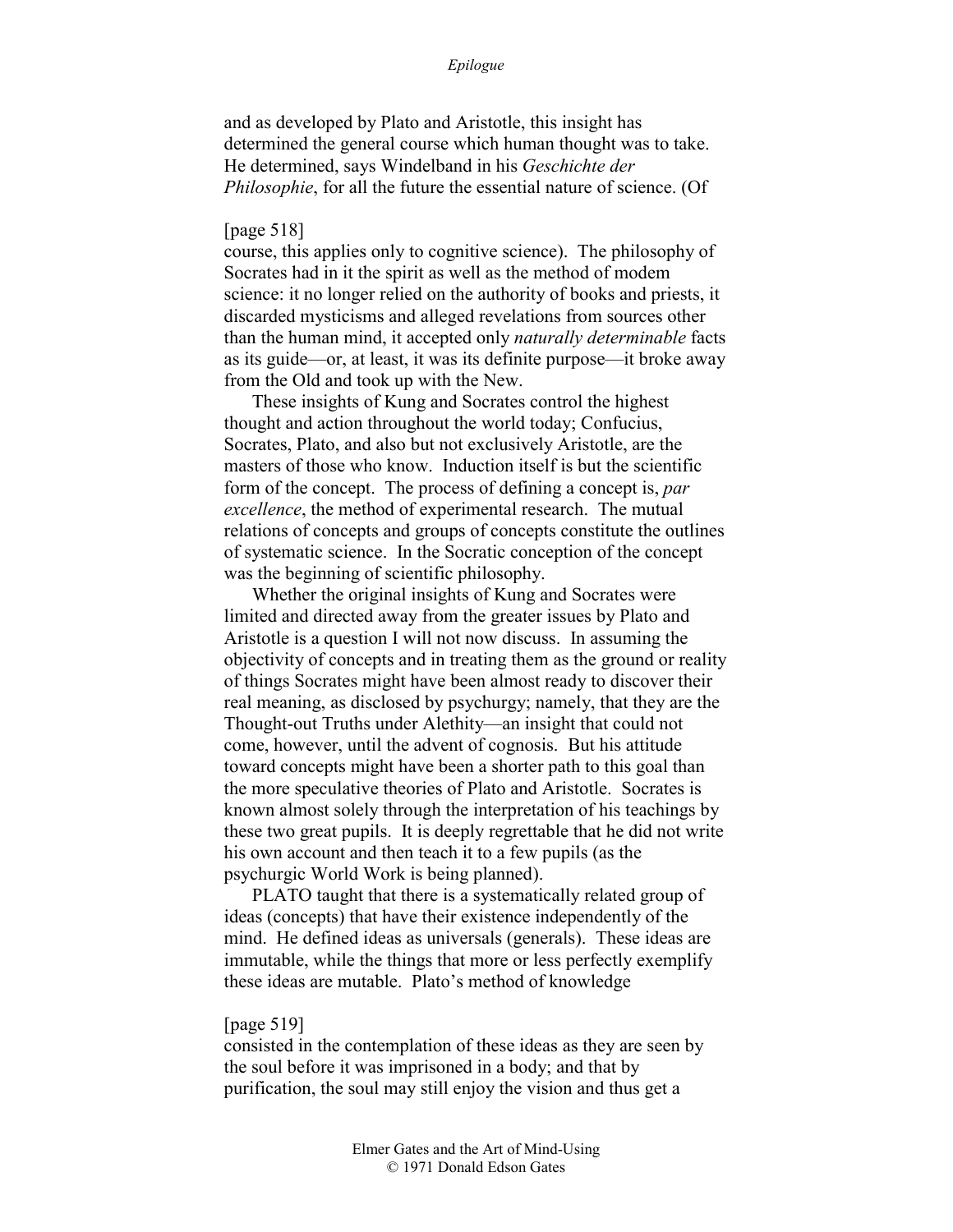foretaste of the future life whose bliss consists in beholding them. Leaving out the many hypotheses involved, we readily understand that he believed in a system of ideas. Furthermore he conceived that one may go on and attain by a kindred power of the soul (that is, kin to the object of knowledge) a knowledge of the very essence of things by drawing near and insighting the very being—thereby living and growing truly. He thinks he sees similarity and perhaps even identity between subject and object. He declares that the realities of the universe are rational and therefore knowable to reason; that the good is the source of knowing and being (evidently not seeing the contradiction that if this be the case, then the good is the real being).

ARISTOTLE maintained that in things lies the reality and not in ideas—this reality of things he called form (not merely shape) and taught that all things are parts of a supreme thing. He defined truth as the agreement of thought with reality. See the antithetic view: Plato made things agree with concepts; Aristotle made concepts agree with things. Each built a system of philosophy on his exclusive insight, not suspecting that both insights are true. Aristotle taught that there are two kinds of cognition, by sense and by reason, and in both cases knowledge consists of a copy in the mind which represents the outward thing.

Plato and Aristotle were on the same sophic Level; Socrates had the greater Uplift, as the psychurgist would suspect, because it is from the esthesic (or cognesic) side of life that new cycle insights arise. Aristotle taught, furthermore, that the supreme form is God, and that God is self-consciousness—but his conception of it was wholly cognitive.

PLOTINUS (204 A.D.) taught that the absolute Being gives rise to reason, reaching a first climax in Plato and Aristotle, then passes upward to perfect unity with the Supreme Being

### [page 520]

in ecstasy, in which self-consciousness is obliterated. Psychurgy sees in the dim glimpse of Plotinus the beginning of a knowledge of Being which is attainable, not by ecstasy, but by a mode of knowing that was not then known.

JESUS CHRIST, as represented by the Christian Church during the Middle Ages, exerted a profound influence on the mind of those races in whom modem science had its fuller rise. Notwithstanding the horrors of these Ages, out of them came a deeper self-consciousness. The nature that surrounded man was ignored and the whole attention was directed inwardly. When the Middle Ages were gone man brought to the contemplation of nature a deeper tendency to introspection, and the problem of body and mind opened up; Descartes, the Ockhamists, Spinoza, and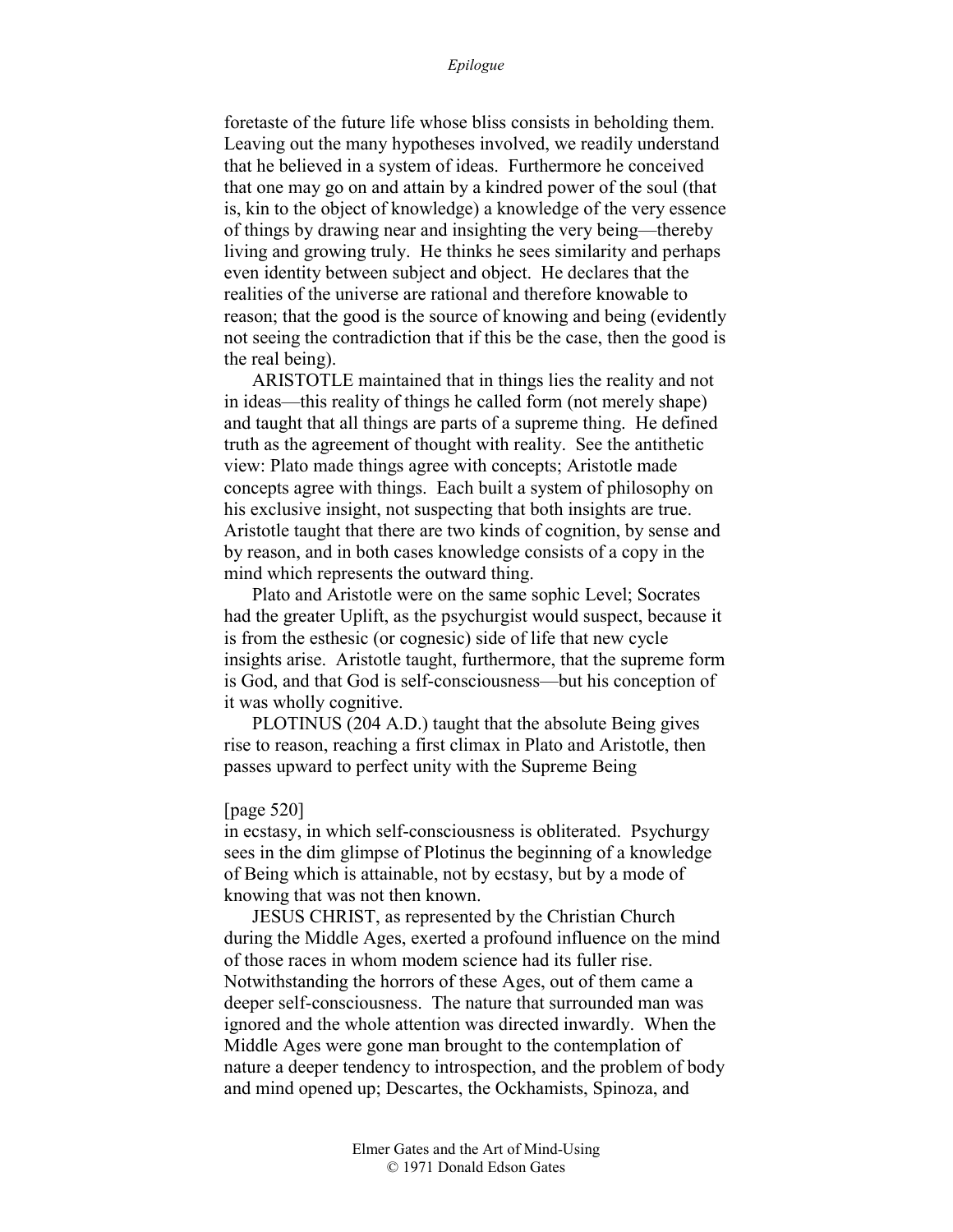Leibnitz considered these questions. Finally there came one who asked, "What are ideas? Can they be applied to things?" This man was Locke.

JOHN LOCKE, (1632 A.D.) in his *Essay concerning Human Understanding* (1690, three years after Newton's *Principia*) asserted that the human mind does not possess innate ideas, that ideas and their combinations and associations have their origin in sensory perception and reflection, that all our knowledge consists in joining and separating ideas according to their agreement or disagreement. The defense of this theory of knowledge led him to ignore a contradictory insight of his, that there is a knowledge in which our ideas agree with reality.

HUME, (1711) taught that the content of the mind consists of impressions and ideas (re-presentative impressions). It was his theory of knowledge that impressions came from unknown causes (perhaps from objects, God, or the mind itself). All that a doctrine of knowledge can do is to trace the forms which these ideas and impressions assume. Having in mind the Platonic system of ideas he seeks to determine the nature of the relations which constitute a system, and he concludes, for instance, that the relation of causality is a mere conjunction in time of our impressions and ideas.

[page 521]

## *Kant*

Over two thousand years after Confucius and Socrates came IMMANUEL KANT (Konigsberg, 1724) with the next great step in this series of highest world-insights. He saw that although there may be just such objective things-in-themselves as Aristotle's form and such a system of ideas independently of the mind as taught by Plato, they are not known to us directly but only indirectly by means of the mind, which in the act of knowing adds thereto the products of its own manufacturing. Things and concepts are not pictured in the mind as are objects in a mirror—the mind in mirroring them adds the colorings of the mirror and magnifies or distorts them according to its irregularities. The mind does not receive its knowledge of these things and concepts first hand but manufactures its ideas of them by a mental process which transfers certain characteristics and limitations of the mind. The mind in grasping these objective things leaves its impress upon them as the hand does upon the snow which it moulds into shape. Things do not act directly on the reason. they affect our senses, and the resulting sensations are not these things-in-themselves (that have caused the stimuli) but concepts of them. The concepts are not the concepts of Socrates or the ideas of Plato, existing independently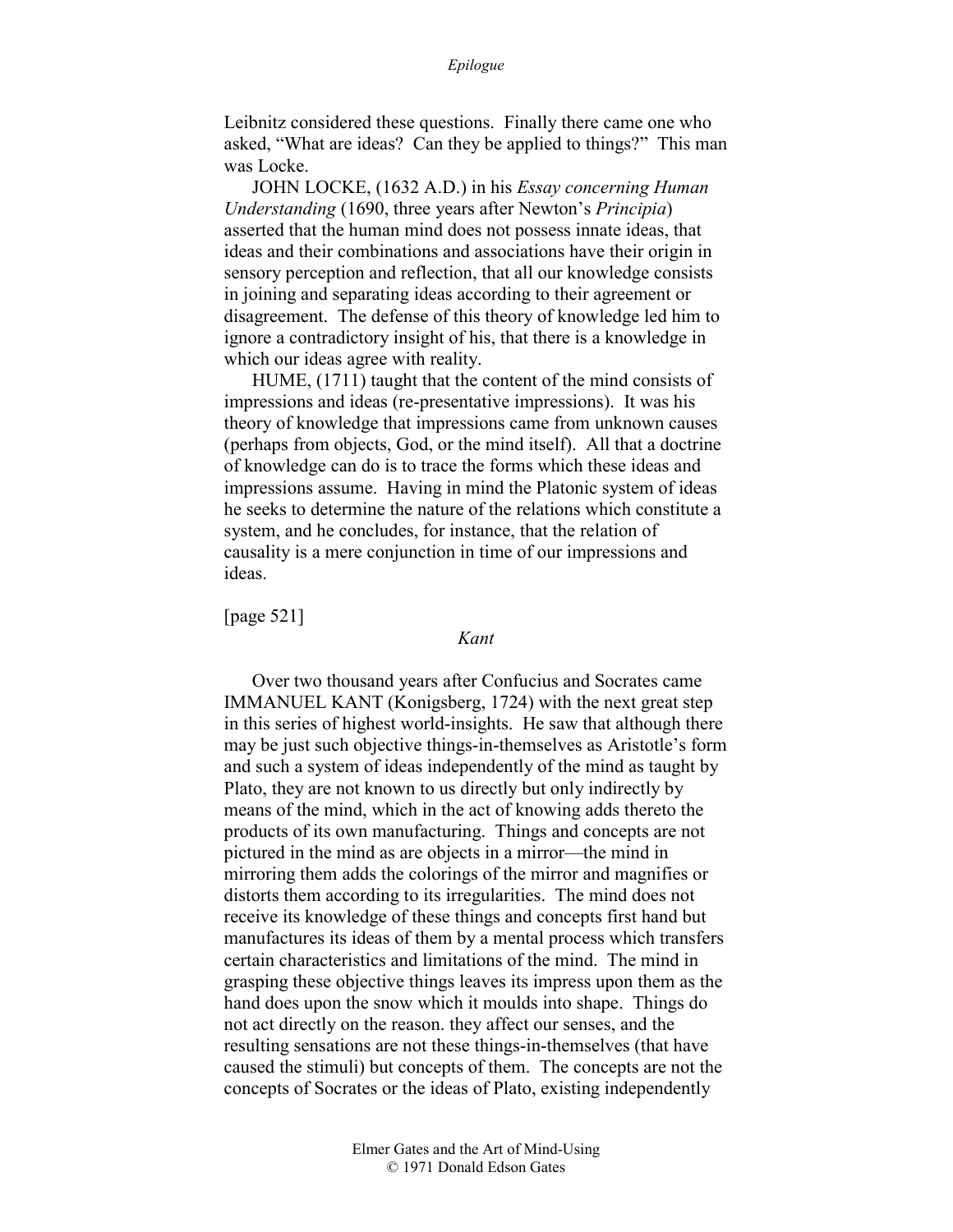of the mind, but are manufactured by the mind and are in the mind. According to its nature and limitations the mind turns out such ideas as it is fitted to, bearing the marks of the mental machinery, and limited in scope to the capacities of the mind. The mind is itself an important factor in the making and shaping of every datum of knowledge about objective things or the system of ideas. This is a great step—it gives rise to a critique of the reason, to determine its credentials. Kant was chronologically preceded by Bacon (1561), Descartes (1596), and Newton (1642). Descartes belongs to the sophic line, Bacon and Newton to the scientific line.

With Hume, Kant regarded impressions as coming from

# [page 522]

things which cannot be directly known, because sensations do not necessarily reveal the objective cause just as it is, and neither do they reveal the subjective self—they are merely its modes only. The thing-in-itself is absolutely unknown. Kant regarded concepts or ideas, "categories" as he called them, as due to the spontaneous activity of the mind. They do not "represent" the thing-in-itself; they are not a copy of the external reality, they are merely subjective, and bring classific order into the chaos of mental content—making a consistent unity, weaving a web, which we know as nature yet which is a mere product of the mind. Concepts or categories or ideas do not give a knowledge of things, and neither do sensations.

But Kant was also groping his way toward still another theory of knowledge—he thought there might be an intuitive intelligence, unlike our "discoursive" intelligence, which could know things in their truth. While we cannot intellectually reach absolute reality we can come indirectly in contact with it through our moral faculties, thereby having made known to us the great moral principles of the universe. Very nearly did he attain the psychurgic insight that through esthesis we come in touch with the Level above our highest intellectual Level!

Kant's insight gave rise to agnosticism. This agnosticism which regards everything as a modification of the unknowable, even as developed by Spencer and others, implies a theory of knowledge, for in saying that knowledge is impossible, it has an epistemology.

Out of Kant, however, developed another theory of knowledge that had a great influence upon philosophy, that of Absolute Idealism. While Kant regarded categories (the concepts of Socrates and ideas of Plato) as mere wishes among memories of sensations, and consequently unable to give us a knowledge of things, he has at this point another Insight, that judgments arise out of a recognition of the relation of categories as a priori knowledge,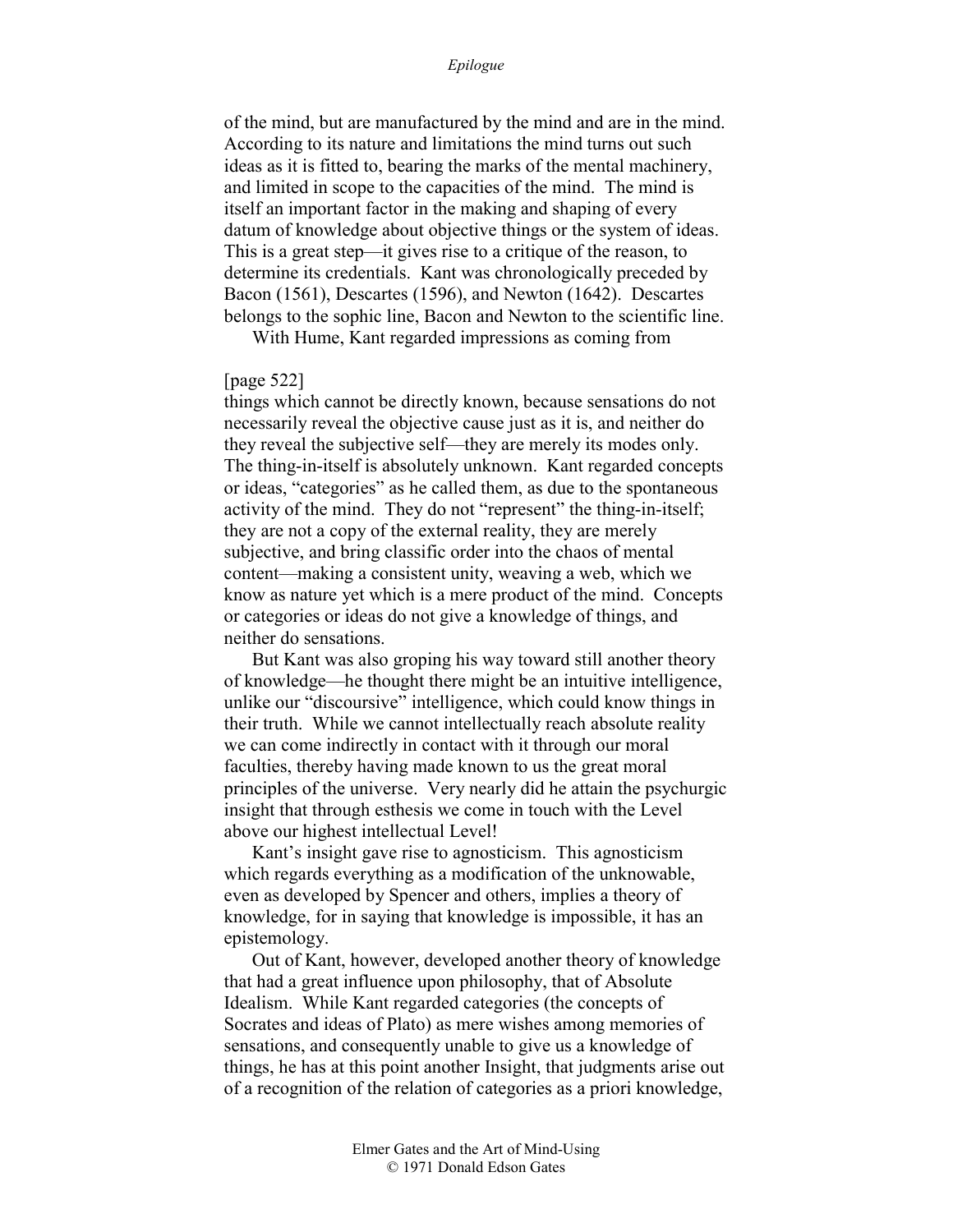necessary and universal. Incidentally, this is a theory of the origin of axioms. Necessary knowledge, according to this

## [page 523]

epistemology, does not consist of relations between mind and objects, but arises through the mind's activity in cognizing relations between categories. The great truth of this insight does not become apparent until there is contrasted with it the psychurgic insight that out of the inherent nature of Consciousness itself may arise, expressive and interpretative of that nature, a knowledge of its nature constituting still another kind of knowledge.

HEGEL (1770) does not believe that truth is all agreement between cognition and reality, but concludes that the Idea in fully realizing itself is truth. When an idea develops all its presuppositions and implications it realizes itself.

T. H. GREEN (1863) concludes that knowledge is a consciousness of the relations of facts because an eternal intelligence has communicated to us "in inseparable correlation understanding and the facts understood, experience and the experienced world."

WALTER SMITH (1899) in attempting to determine how one individual has a knowledge of another, how one individual consciousness is to know the experience of another, was led to the insight that when we sympathetically imitate another we, by simulating him, give rise to similar conscious states and acts and thereby know that other person. Sympathetic imitation is therefore a mode of cognition—we really know something of what is in the objective world.

\* \* \*

In the *scientific line* of world-steps we may also begin with Socrates, the mental brother of the great Confucius. Perhaps THALES (650 B.C.) may be taken as one of the first who saw a glow in the East of a world that then lay in scientific darkness. Then came DEMOCRITUS (died 370 B.C.) who caught a glimpse of the Dawn. He gave definition to his understandings and inaugurated the mechanical conception of the Cosmos, considering it as having been built out of atoms to constitute a world machine. There were other great Greeks who also did thinking

# [page 524]

along this line, and for the first time in the world's history something other than insights were sought—concretely demonstrable facts about phenomena as data with which to think!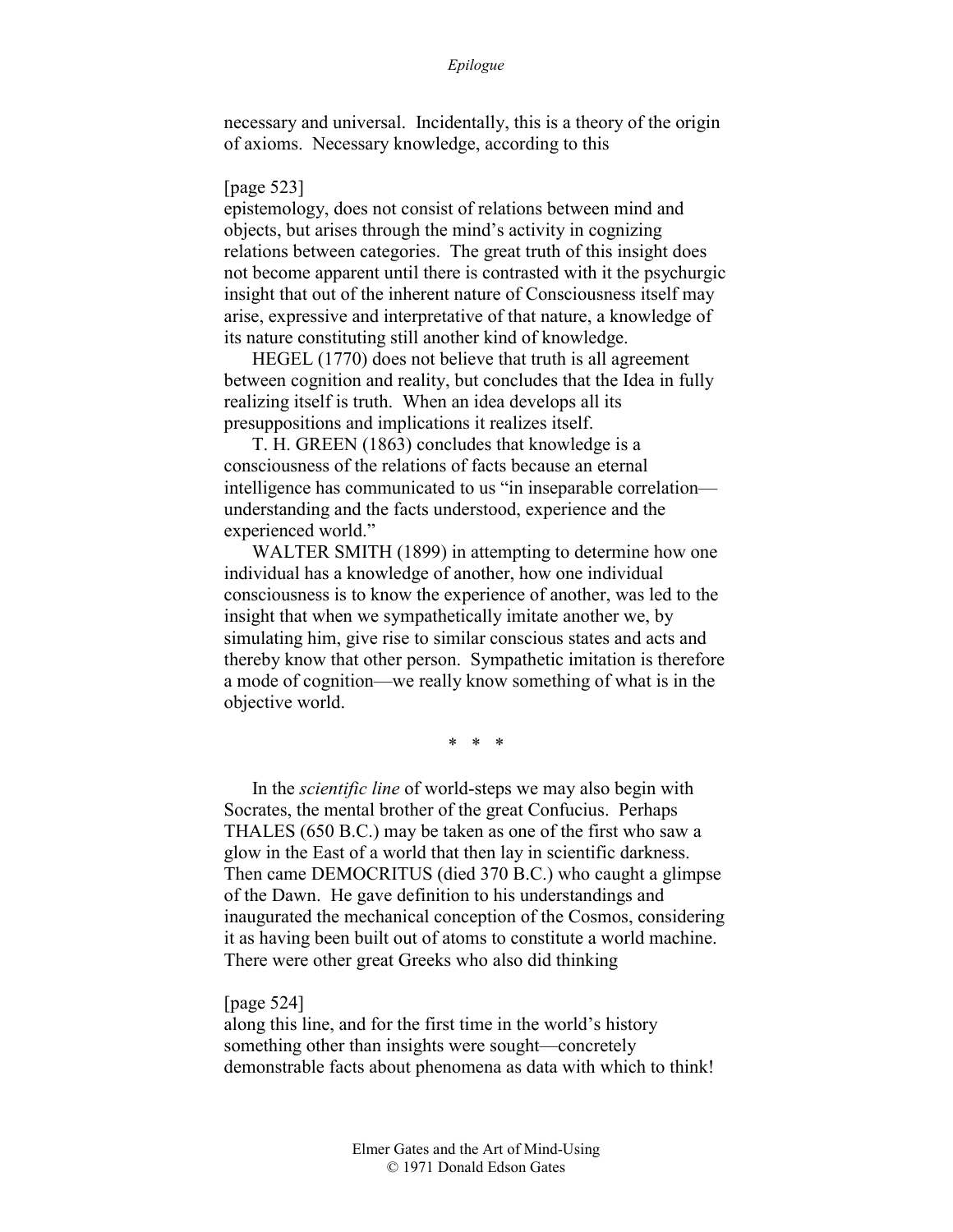COPERNICUS (1473) in his *Celestial Revolutions* was the long-delayed but inevitable product of this line of development. He put our world in its proper place in the Cosmos.

ISAAC NEWTON (1642) was the first great Height in the mountain range of minds constituting the backbone of the world of science. He was the discoverer of the laws of gravity and author of the *Principia*, the greatest book for its time ever written – "preeminent," says Laplace, "above all other productions of the human intellect."

The further development of this line comprises the glorious history of modern science, as outlined in Whewell's *History of the Inductive Sciences*, Mill's *Logic*, Buckley's *History of Science*, Draper's *Intellectual Development of Europe*, Snyder's *The World Machine*, and the modem writers.

\* \* \*

The artistic line comprises all the great names in the Fine Arts.

\* \* \*

The social line comprises the organizers of human affairs. It includes all the great names in the history of Institutions, such as those of Industry, Commerce, Government, and Social Affairs generally.

\* \* \*

Out of the minds of the great men of these four lines of development came the Insights, Uplifts, Discoveries, Inventions, Creative Works, and Deeds which constitute our civilization. The only State of Heaven which opened to man was Consciousness. Through that comes all that man knows, feels, and does. Our Arts and Sciences were developed step by step by the

# [page 525]

minds of these Great Persons. Revelation comes in no other way. You cannot point to one datum of science that came otherwise than by the mind of the man who discovered it.

To understand more fully the significance of Confucius and Socrates, with whom this great cycle of development began, let us remember they were the first clearly to point out the direction necessary for the mind to take to attain unto these glories we have achieved. From out of the many paths that were at that time alleged to be the true ones, these World-Teachers selected not one of them but instead pointed out a whole new path.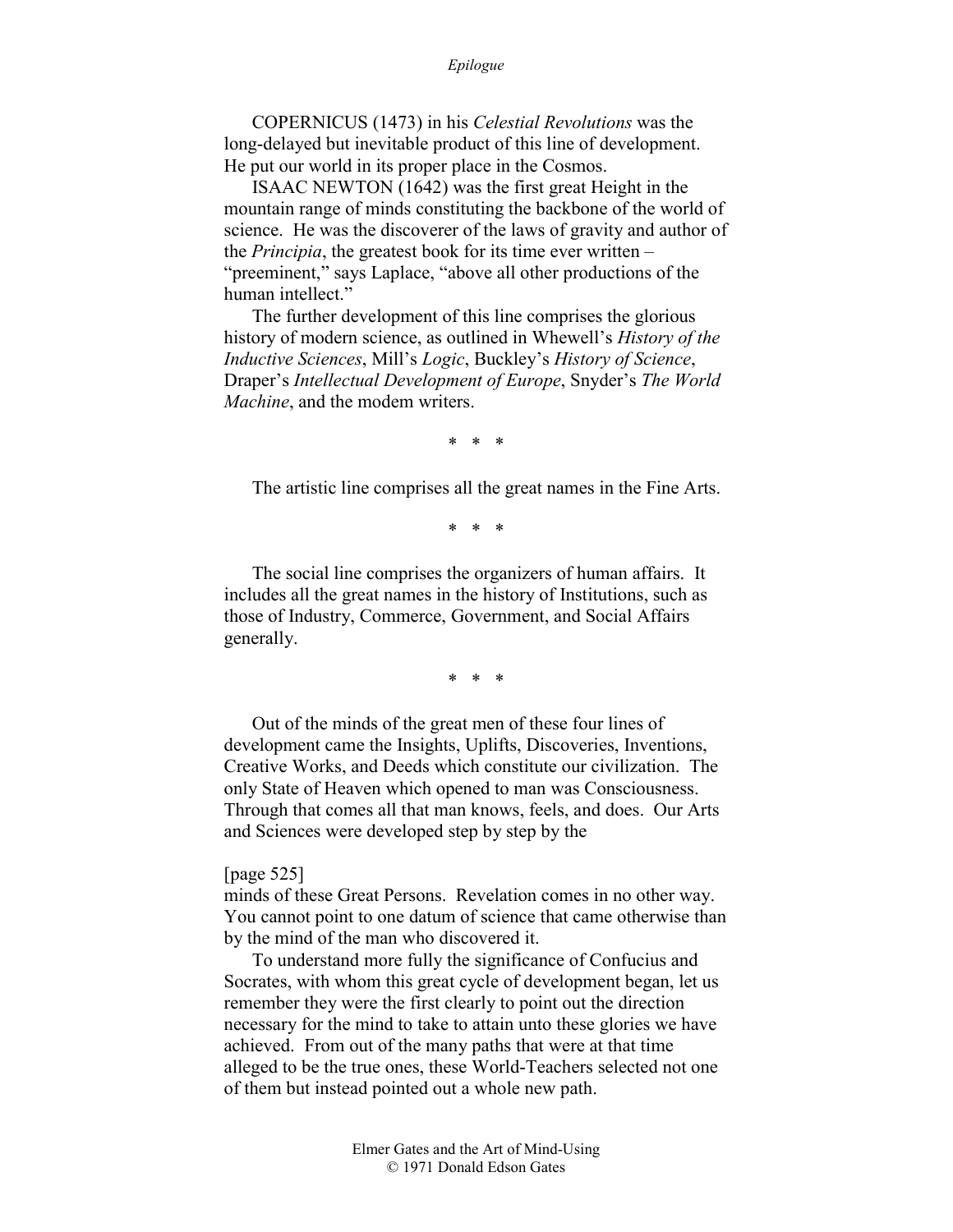# *Psychurgy*

Modern philosophy will admit that if the forces and conditions that constitute and govern life are to be recognized by man, they must reveal themselves, in some way or other, in human experience. We must be able to know about them—they must in some way affect consciousness. Progress, so far as it is voluntarily directed, is due not only to a recognition of things revealed in human experience but also to a persevering reflection about them; and this reflection has for its purpose the gaining of wisdom whereby we may judge between good and evil. This reflection must be guided by a love of all that is virtuous and an aversion to all that is evil if it would be normal and safe, and if persevered in will ultimately lead to desirable results. Any one, according to Confucius, may voluntarily do these things—it is THE WAY, and *the only way* toward light. Progress consists in adjustments to external things that are important to our welfare; the importance can be determined only by the *use* that their recognition may have on life. Progress is therefore inherently moral; and accordingly it is immoral and unethical and irreligious to do that which prevents progress. Evolution is a great *moral drama*; its history is an autobiography of the *human mind*; and a study of it ought to reveal just what parts of our beliefs and efforts have been a gain and what parts a loss. To determine

### [page 526]

what has been right and wrong requires a knowledge of self and its surroundings, of what has happened in and to that self and its surroundings. This requires systematic reflection thereon so that with reference to our regrets and desires, our hopes and fears, our successes and failures, we may learn wisdom. Wisdom is the power of choosing between good and evil, through capacities attained by perseverance in loving the good and disliking the evil. Whether in any act we decide rightly or not, life goes on according to its own nature, suffering the defeats due to our misjudgments and making gains from our right judgments. But this life that goes on of its own accord *may be modified* by reflection on the facts of experience of the past and present, and this reflective activity of the mind is called REASON. It is the general name for all those intellective states and processes by which knowledge is acquired and tested and applied to the government of life. Lao-tse calls it The Way (Tao); Aristotle says that *Life is Reason in operation*.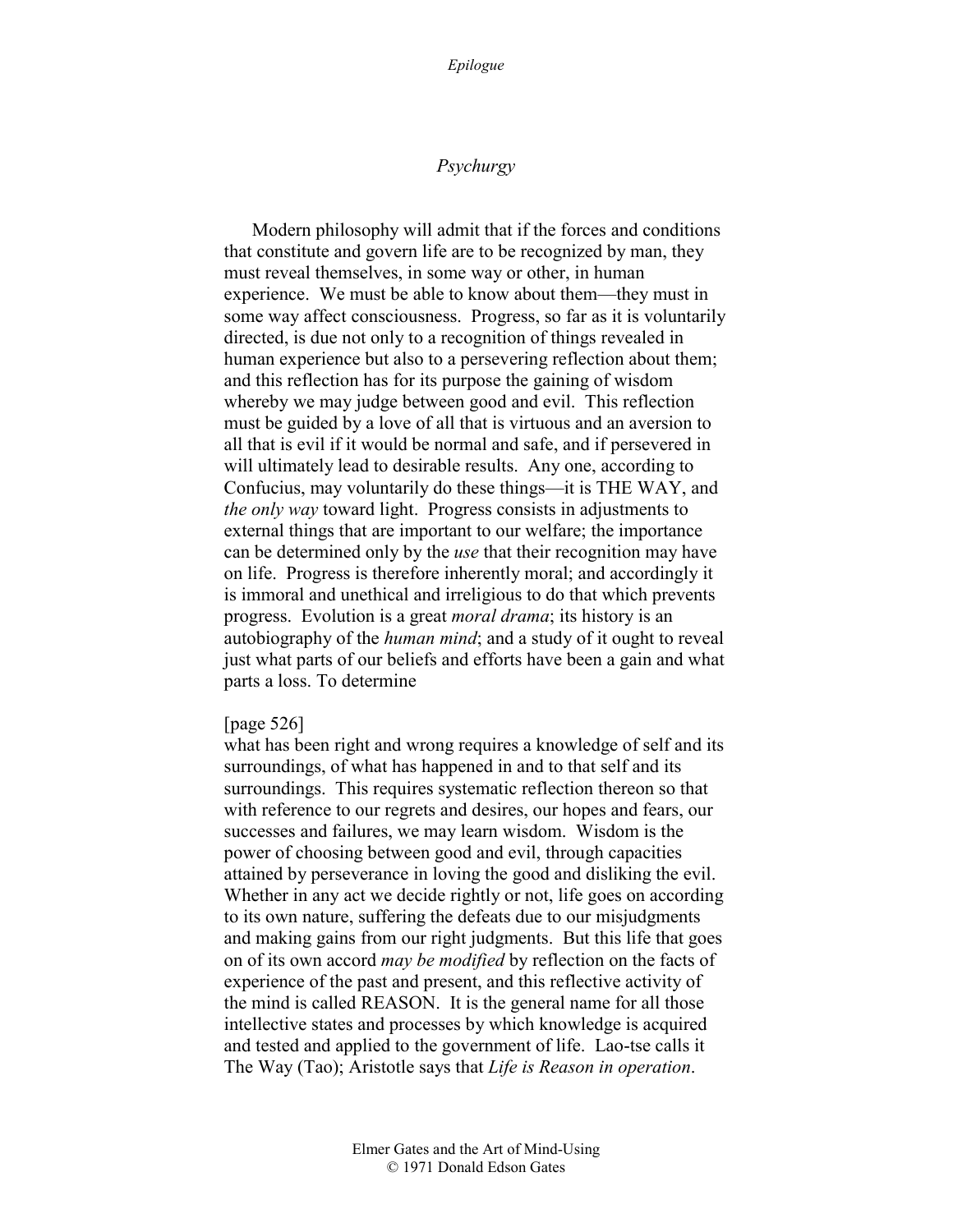When this operation is consciously known and can be taught as an art and when we purposively carry on these operations of the reason according to psychologic laws to achieve our ideals, we have Psychurgy—but it was a long, long route from Kung and Socrates to Modern Science and Psychurgy! Nevertheless the teachings of these two great World-Teachers pointed straight toward these culminations. Out of the various teachings of that time Kung did not recommend this myth or that tradition, this doctrine or that god, this superstition or that faith, but instead he said virtually: "My fellow citizens, there is only one way; you must by determined voluntary persistence adhere to the good and continue your aversion to evil, until you acquire wisdom in judging between them—there is *no other* way out." Out of the many routes which were alleged to be the way he selected the only one which went in the direction of modern science. Likewise the route which Socrates selected did not lay in the direction of mysticisms and beliefs, or of the speculations of those who pretended to know but did not, but in the direction of Reason striving to acquire wisdom in judging between *natural* good and evil.

## [page 527]

Upon this great heritage and by methods that are wholly new, there was achieved here in America during the latter third of the nineteenth century the culmination of the old cycle and the beginning of another new cycle. It was seen that all reflective effort in the life of reason, all feeling and all action whatsoever is a mental process of conscious states. Out of related discoveries arose an art of mind-using, which is a synthesis of all successful methods of the past as well as an extension of them, and comprising also new methods. If it is through the mind that all these things have been done—if the great names, these World-Teachers, have achieved so much by the unscientific and unsystematized use of the mind—what may not be accomplished by its systematized and scientifically trained use!

Psychurgy led to steps beyond Kant's *Kritik der Reinen Vernunft*; it led to the discovery of new methods of validation and to an art of discovery. This art led to the discovery of something different from cognition—COGNOSIS, a new domain of the Cosmos, revealed by a new mode of knowing, whose data are not attained by sensory perception, reasoning, or any hitherto known mode of knowing. This new science has for its content data that are known absolutely and not relatively, being a criterion of truth—the first ever known to man. That wisdom for judging good from evil which Confucius sought by maintaining perseveringly a universal love for the virtuous and an aversion for the evil, by meditation mingled with labor, by polishing and cultivating the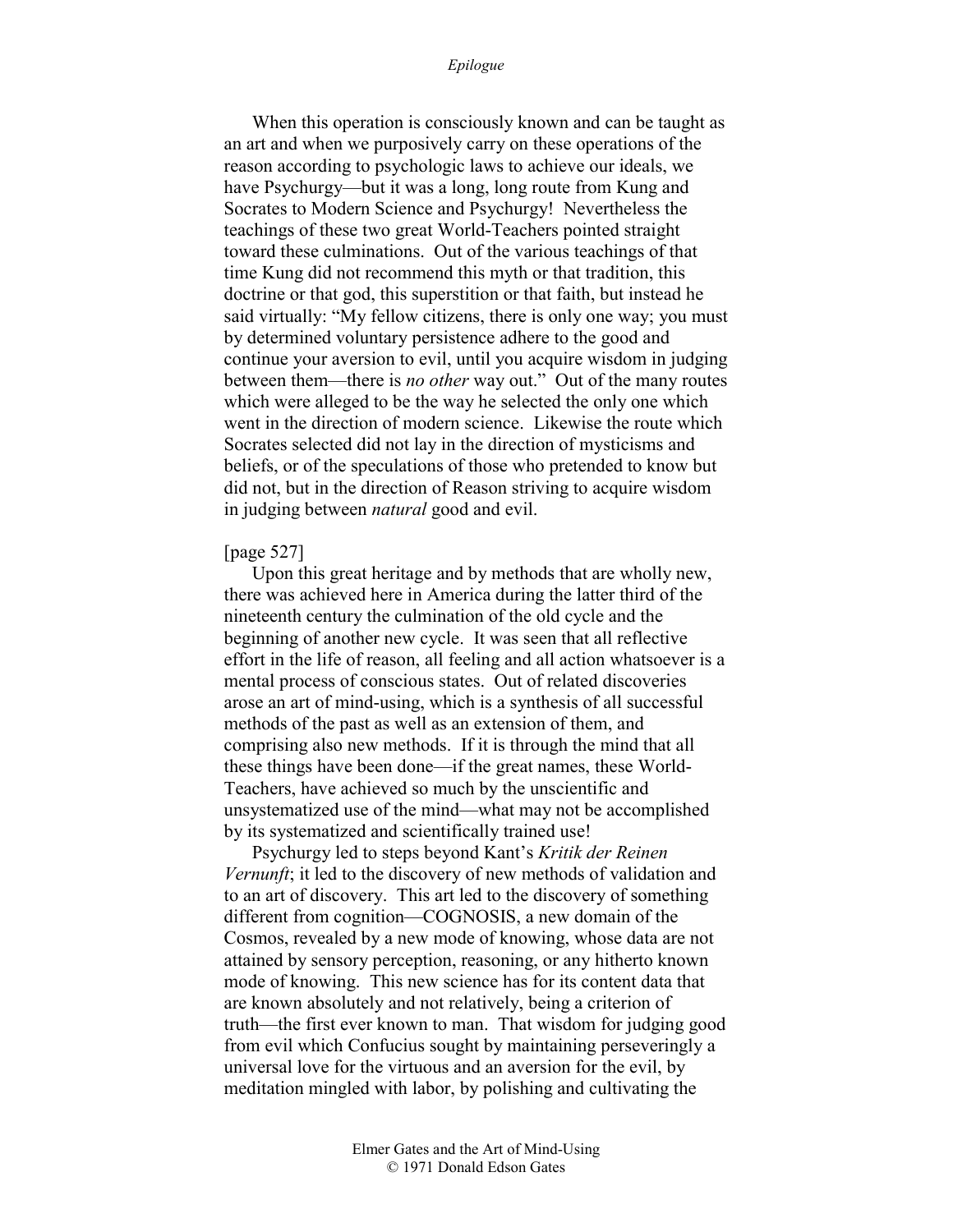reason, has at last come within the domain of method. We now know how to proceed to get a true knowledge of things rather than words, and *unceasing perseverance* has led us there. Standing on the topmost peak of the highest Height and Uplift of his time, Confucius pointed out the direction toward which mankind should travel. Standing on the highest peak of the highest Height and Uplift of his time, Socrates pointed out by precept and example that men should not pretend to know what they did not know, and gave us the first steps in the use of concepts as a scientific method. These first steps were the beginnings of science, the beginnings of scientific philosophy,

# [page 528]

the dawnings of a scientific religion, the first data for a scientific fine arts, the first principles for a scientific reconstruction of social affairs. But they were only beginnings. Many splendid steps have since been taken; progress has become geometrically accumulative; it has culminated in a new synthesis and a fresh start-a method that has a basis higher than cognition, aims that are more universal and eternal.

The world's history contains a record of no other events as important as the lives and thoughts and deeds of the persons who took these great steps in the forward march of our civilization. The insights, uplifts, discoveries, and creative works of these persons are the actual steps in this path of progress. Old methods still linger as survivals from the past, but they are no longer dominant over human purposes—science now dominates. Now that we have something more than cognition, with Insights and Uplifts belonging to a higher Height, is it not interesting that we may look back lovingly and approvingly on the wisdom of Confucius and Socrates that led them to point out the direction in which we have traveled to such splendid results? We still have with us the priestcraft and speculation from which they turned away, but these are modes of thought and methods that are more and more orienting themselves by the Pole Star of scientific method. Soon they will rely entirely on science, now that it has a criterion and now that man's religious aspirations find in cognosis a fulfillment greater than expected. The prizes of life are no longer open to the pretenders, the mystics, the credulous believers, and the followers of beliefs: they are open only to the investigator and inventor and creative worker who follow scientific method. Socrates and Confucius would have appreciatively read the following extract from a 1908 A.D. book (Minot's *The Problem of Age, Growth, and Death*):

"The scientific man has many occasions for patience. He has to make his investigations rather where he can than where he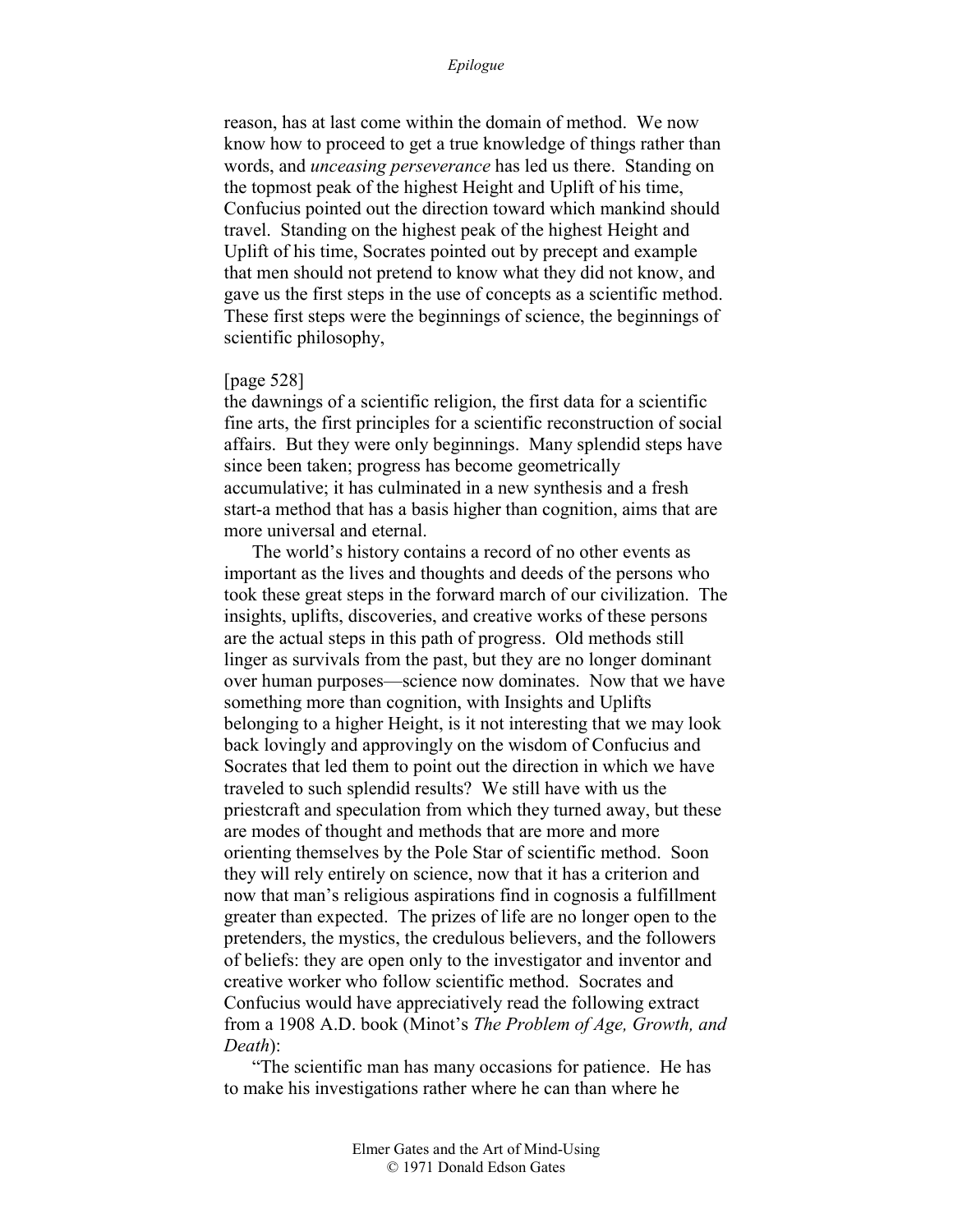would like to. Certain things are accessible to our instincts and methods of research at the present time, but other things are entirely hidden from us and inaccessible at the present. We are

[page 529]

indeed, more perhaps than people of any other profession of life, the slave of opportunity. We must do what we can in the way of research, not always what we would most like to do. . . . Scientific research offers its devotees some of the purest delights which life can bring. The investigator is a creator. Where there was nothing he brings forth something. Out of the void and the dark he creates knowledge, and the knowledge which he gathers is not a precious thing for himself alone, but rather a treasure which by being shared, grows; if it is given away it loses nothing of its value to the first discoverer but acquires a different value and a greater usefulness that adds to the total resources of the world. The time will come, I hope, when it will be generally understood that the investigators and thinkers of the world are those upon whom the world chiefly depends. I should like, indeed, to live to a time when it will be universally recognized that the military man and the government-maker are types which have survived from a previous condition of civilization, not ours; and when they will no longer be looked upon as the heroes of mankind. In that future time those persons who have really created our civilization will receive the acknowledgment which is their due. Let these thoughts dwell long in your meditation, because it is a serious problem in all our civilization today how to secure due appreciation of the value of thought and how to encourage it. I believe every word spoken in support of that great recognition which is due the power of thought is a good word and will help forward toward good results."

\* \* \*

To this may be added the following from his manuscript on Selves, Persons, and Cosms, in which Elmer Gates describes some attributes of the World Worker.

"A World Worker has chosen a serious vocation—the most serious, onerous, and difficult—but it is also the most satisfactory and joyous because it is fundamentally normal. It is forced upon him by the total tendencies of his nature and the demand of

## [page 530]

the time. He is necessarily a pioneer. His life is not all poetry, philosophy, meditation, research and the delights of discovery. There are dry details, difficult duties, arduous labors, prejudices, serious sacrifices, opposition, and the ponderous weight of the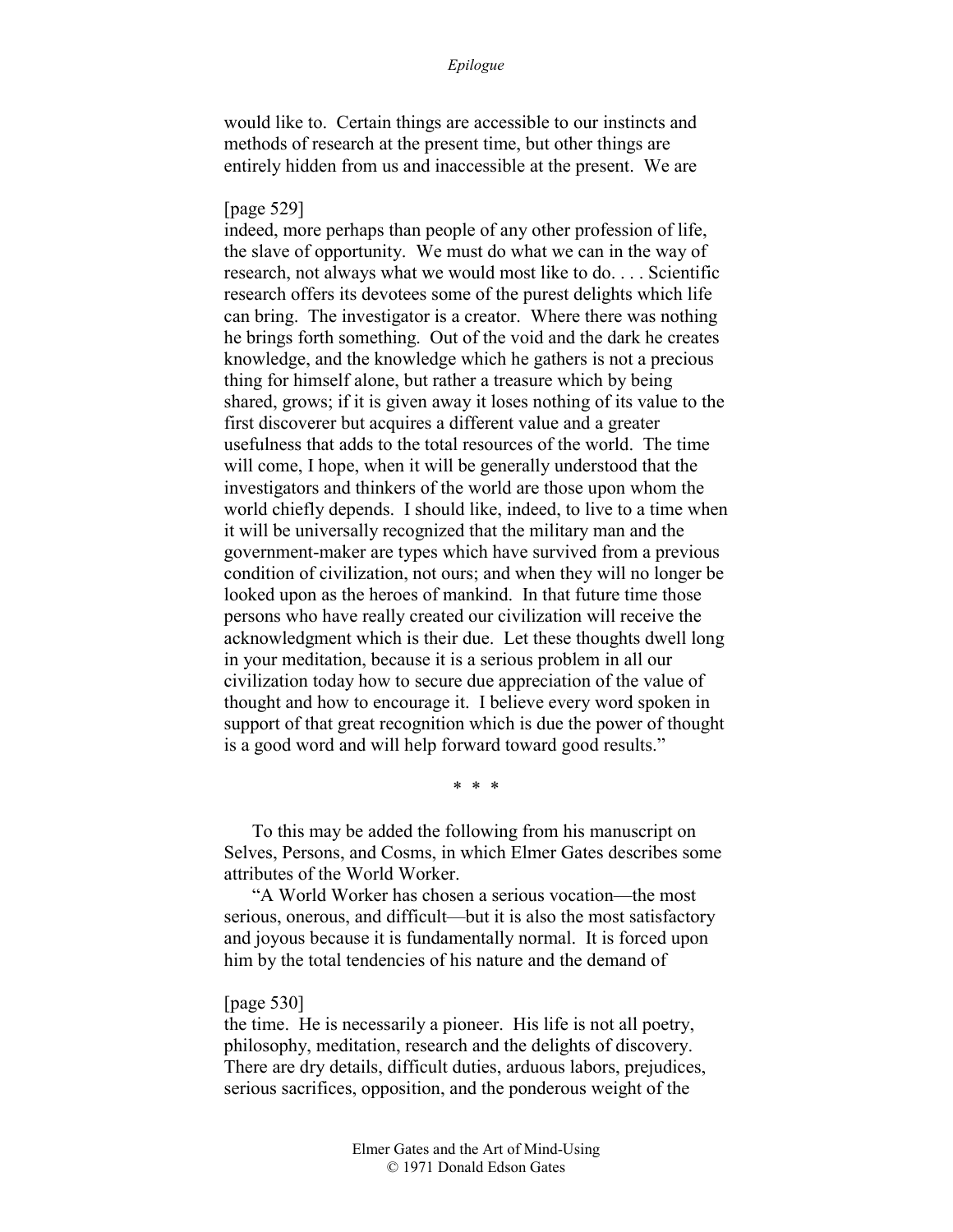world's woe to sink deep in his soul. He will be continually compelled to re-orient his plans to psychurgic ideals and standards. The test or indication of a World Worker is that he must bring new truth into the world, open new modes of efficient conduct, and fundamentally influence human beings and affairs, and he must do it for *that purpose*.

"If the World Worker reports the truth he knows and the beauty and good he feels as truthfully and naturally and honestly as takes place in the growing of a tree, then his work will be evolved by Consciousness itself, and its message truly a *product of the Cosmos*.

"Modern science has been wrought by so many great persons that one feels humble to the dust when he aspires to become one of the least of that grand list, those through whose discoveries and work came the beginnings of epochs of progress—pioneers of the world movement blazing the trail from civilization toward enlightment. If we cannot all be their equals, discover a new science or lead a nation or inaugurate an era, we can at least, now and then, add a new fact to some science or teach a science or invent some useful application of knowledge. In so doing we at once enlist in that grand army whose mission is to conquer ignorance and place alethified science, art, philosophy and religion victorious upon the throne of an emancipated and federated world.

"Scattered over the earth throughout the centuries there have been discoverers, thinkers, seers, workers, creators of beauty, teachers of the higher life; they have evolved out of the existential whole in which they were units, of whose nature they partook by inheritance, and by whose energy they had ability and fitness for some special service. These kings of the mind were great because in them was a source of the greatness of The Totality—some of its vastness.

### [page 531]

"As for yourself, that which at any time will humble you most will be the feeling that had you been better equipped and more faithful you might have caught more of the waiting insights. Whatever it is, you should be resolved to continue your work fearlessly, truthfully, and without compromise with popular prejudices or embalmed customs, according to the principles and methods inculcated by your insights. This standard is not easy, but you must do it if you would be a teacher. You have access to only one mind, your own, and a World Worker resolves to write down truthfully what his mind finds to be true of itself and of other things, regardless of praise or blame.

"It is given to a discoverer to know just to what extent he abandons the known for speculation. But in a far more